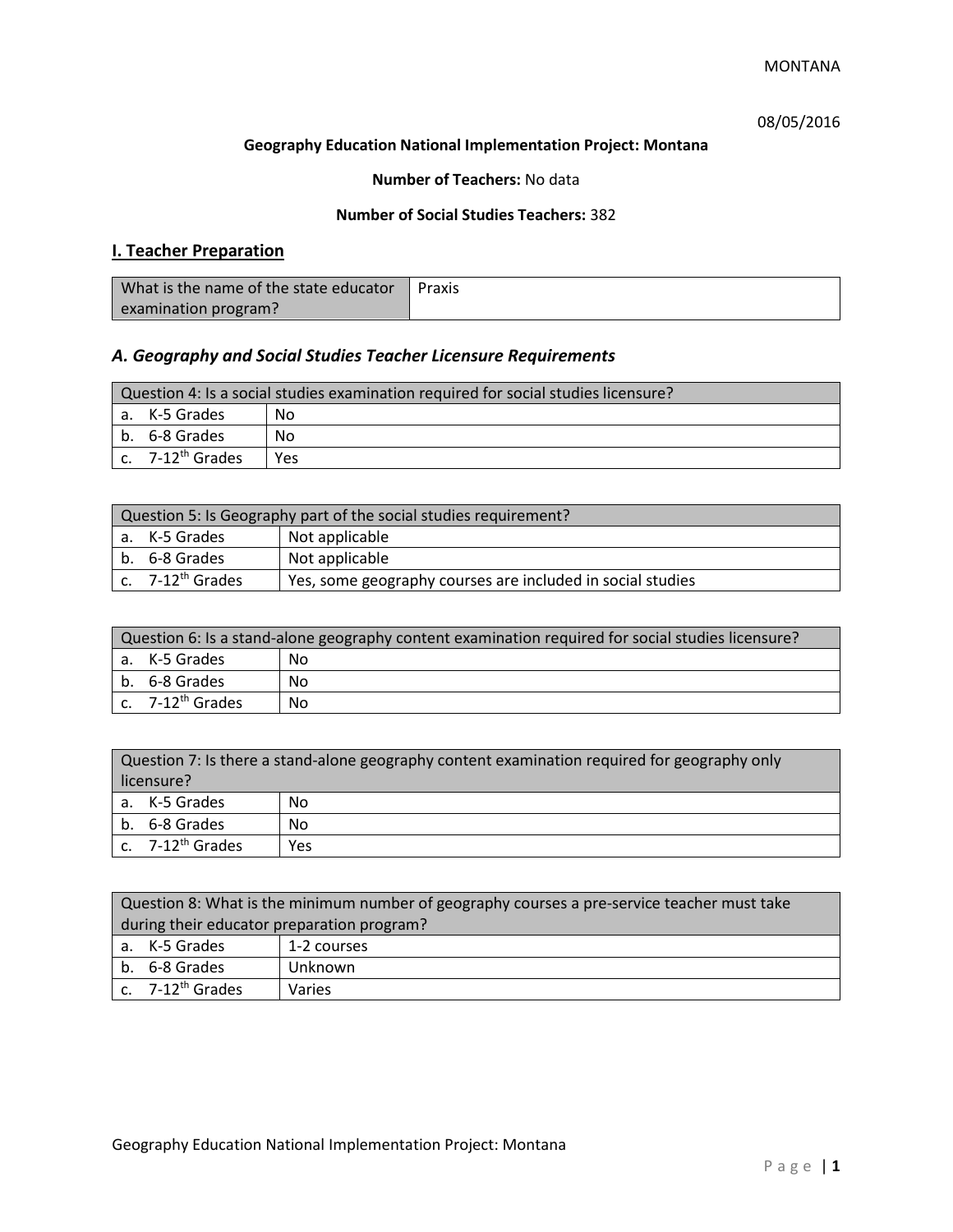| Question 9: Additional information about how | All nine educator preparation programs require   |
|----------------------------------------------|--------------------------------------------------|
| teachers become certified in your state?     | one geography (human, cultural, or regional)     |
|                                              | course for elementary programs. Secondary        |
|                                              | programs are subject specific and do not require |
|                                              | a geography course.                              |

# *B. Professional Development*

| Question 10: Can in service teachers receive<br>certification credit for professional<br>development courses or programs in<br>geography? | Yes |
|-------------------------------------------------------------------------------------------------------------------------------------------|-----|
| Question 11: Does the state education agency<br>(SEA) provide professional development in<br>geography?                                   | Yes |

# **II. Curriculum**

| Question 15: What is the name of the state   | Montana Standards for Social Studies        |
|----------------------------------------------|---------------------------------------------|
| standards?                                   |                                             |
| Question 16: How are the state standards     | Grade bands                                 |
| presented by grade level?                    |                                             |
| Question 17: When were the standards last    | Greater than 10 years                       |
| revised?                                     |                                             |
| Question 18: Are there plans for revision to | Within 5 years                              |
| the state standards?                         |                                             |
| Question 19: Is geography included in the    | <b>Yes</b>                                  |
| state standards?                             |                                             |
| Question 20: How are the geography           | Geography standards are organized by strand |
| standards organized?                         |                                             |
| Question 21: What framework and/or           | No data                                     |
| documents were used?                         |                                             |

### **Question 22: What general topics are included?**

Population and Settlements; Movement of people, goods and/or ideas; Culture; Places and/or regions; Human-environment interaction; Mapping (map projections, use of maps); Learning about geospatial technologies; Physical geography (including physical processes, weather & climate, natural resources)

| Question 23: What is the total number of credit | 20 credit hours |
|-------------------------------------------------|-----------------|
| hours required for high school graduation?      |                 |
| Question 24: What is the total number of social | 2 credit hours  |
| studies credit hours required for high school   |                 |
| graduation?                                     |                 |